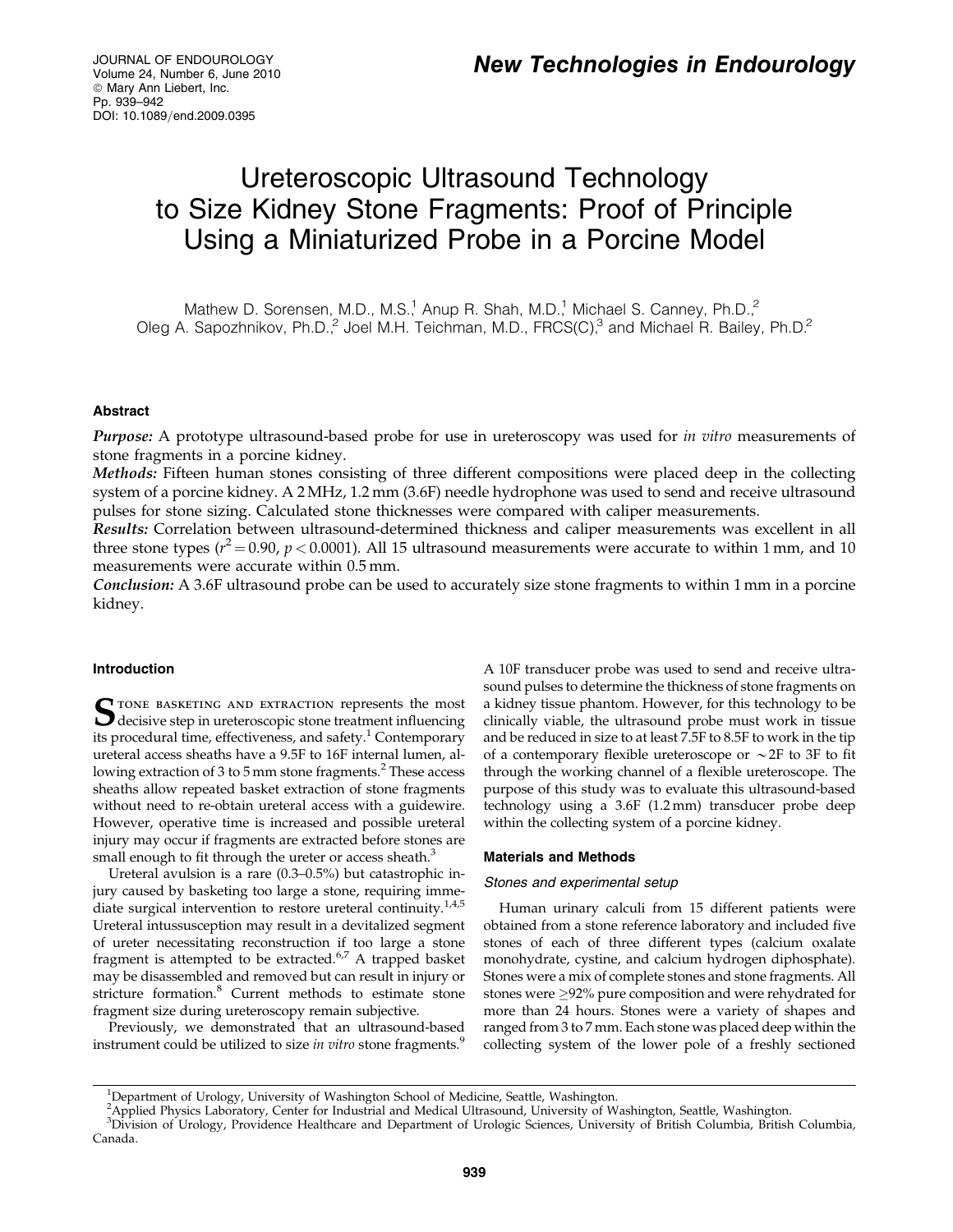



FIG. 1. Diagram of the experimental setup. The upper pole of a porcine kidney was sectioned to allow placement of a stone into a lower pole calix. The setup was then submerged. The ultrasound probe was then introduced into the collecting system and pointed to within a few millimeters of the stone of interest and signals were recorded for later determination of stone size.

porcine kidney. The kidney was then submerged in  $20^{\circ}$ C saline. The transducer probe was mounted for experimental convenience and directed visually to the stone surface (Fig. 1).

## Ultrasound signal collection

A 2 MHz, 1.2 mm (3.6F) PZT needle hydrophone transducer (Dapco Industries, Ridgefield, CT) was used to size kidney stones. The hydrophone was connected to a pulse/ receiver (Model 5072PR; Olympus NDT, Waltham, MA), which provided both the excitation pulse to the hydrophone and was used for obtaining the received signal, and recorded using a digital oscilloscope (Model LT344; LeCroy, Chestnut Ridge, NY).

With no stone present, only the excitation signal was present representing the 2 MHz resonant signal from the transducer. Therefore, the initial pulse consisting of  $\sim$ 100 cycles was stored using the digital oscilloscope and saved for subtraction from subsequent signals when a stone was present. The transducer was then pointed within a few millimeters of the stone of interest and signals were recorded on the oscilloscope and averaged to improve the signal-to-noise. The initial excitation signal was then subtracted from the signal obtained with a stone present and was stored on a computer for later determination of the stone sizes by a blinded observer.

The signals obtained with a stone present contained two reflections: one from the proximal stone surface and the other from the distal stone surface, with the time between them representing the round trip transit time through the stone. The reflected signals from the front surface of the stone were obvious, with a clear deflection and had a distinct reproducible shape. Given the small size of the stones analyzed and the resonant nature of the transducer available, the second reflection overlapped the predictably decaying tail of the first reflection (Fig. 2). The time between the two reflections,  $t$ , was determined by the blinded investigator by evaluating the disruption of the normal decay of the first reflected signal from the proximal surface of the stone. $10,11$ 

## Stone thickness determination

Stone thickness, D, was calculated from measured transit time, t, as

$$
D = c \times t/2
$$

where  $c$  is the assumed speed of sound in the stone.<sup>12,13</sup> Measurements were divided by 2 because the pulse passes through the stone once, reflects from the distal side and passes back through the stone a second time. Measurements with ultrasound and calipers were repeated five times for each



FIG. 2. Ultrasound signal demonstrating the expected decaying signal from only a proximal reflection (left). The reflected signal from the proximal stone surface had an initial, predictable increase in amplitude followed by a smooth decay. The second ultrasound signal (right) contains both the proximal and distal reflected signal. The second reflection from the distal surface added to the smooth decay of the first signal. The signal transit time  $(t)$ , the difference between the arrival of the first and second signals, was 1.92  $\mu$ s, giving a calculated stone size of 4.1 mm compared with 4.0 mm measured by caliper.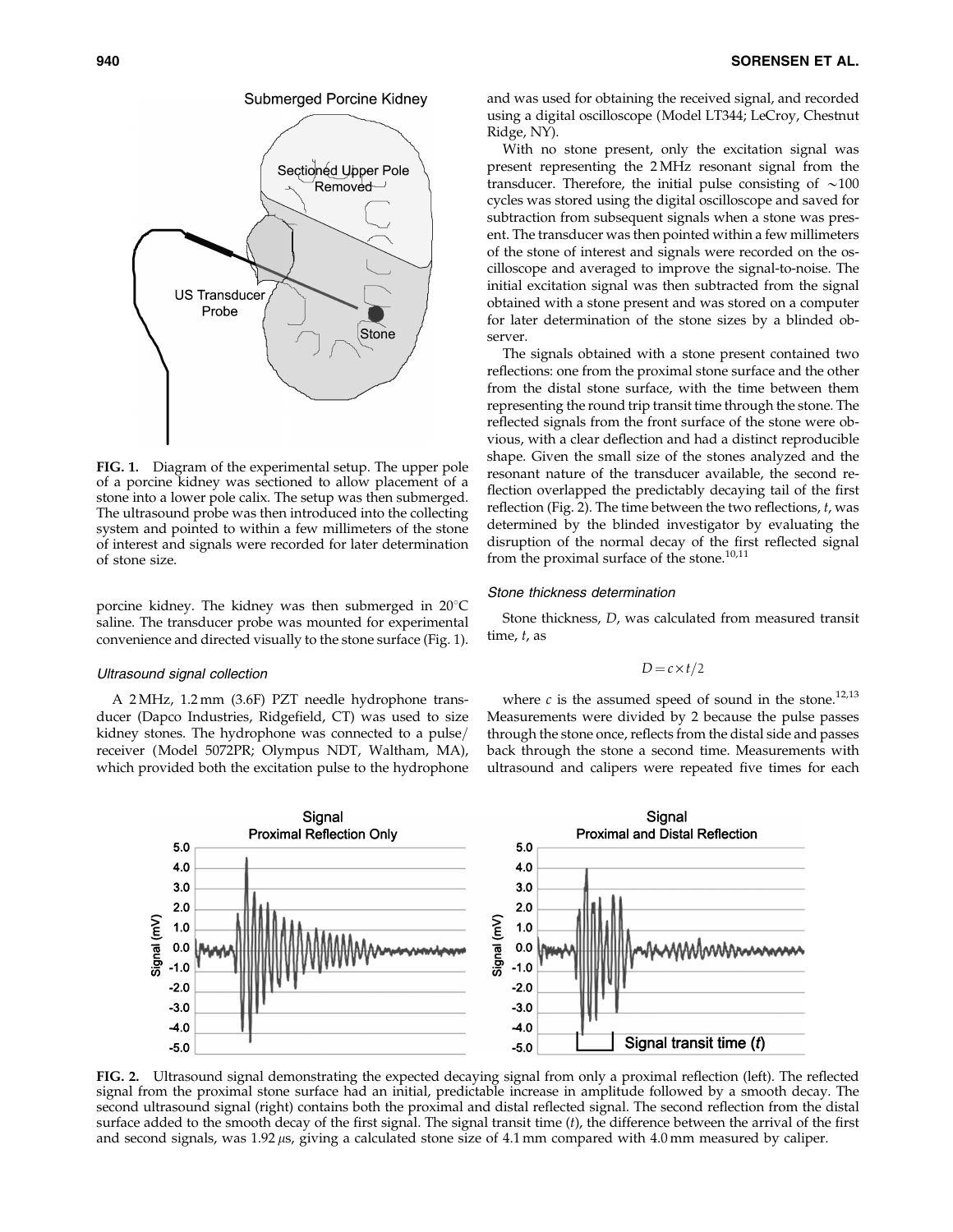stone in the same orientation, and mean  $\pm$  one standard deviation are reported. Correlation and regression analyses were performed to compare the ultrasound-based measurements to mean caliper measurements.

In clinical use, the exact speed of sound within a stone is unlikely to be known. We selected a representative stone of each of the three types of known thickness and measured the transit time through the stones. The sound speeds were 4270 $\pm$ 80 m/s for calcium hydrogen diphosphate, 4320 $\pm$  $40\,\rm m/s$  for cystine, and  $4330\pm50\,\rm m/s$  for calcium oxalate monohydrate. We used  $4300 \,\mathrm{m/s}$  for all measurements. Previous experiments have found that the most common types of natural stones have sound speeds ranging from  $\sim$ 3500 to  $4600 \text{ m/s}$ . Since we would clinically prefer to overestimate sound size than underestimate stone size, we selected a relatively high sound speed for these experiments.<sup>14,15</sup>

## **Results**

An ultrasound signal and consequent stone size was determined for all 15 stones (Fig. 3). Correlation between ultrasound-determined thickness and caliper measurements was excellent ( $r^2 = 0.90$ ,  $p < 0.0001$ ). Overall, ultrasoundbased measurements led to an underestimation of stone size by 3% and performed equally well in all three stone types. Fifteen of 15 (100%) ultrasound-determined stones' sizes were within 1 mm of the caliper-determined size, and 10 (67%) were within 0.5 mm. All ultrasound measurements had a standard deviation of <0.33 mm (average standard deviation 0.19 mm).

#### Role in Endourology

We demonstrate an accurate and precise ultrasound-based method of sizing kidney stone fragments using a 1.2 mm transducer probe deep within the collecting system of a kidney. The goal of this work was ultimately to provide realtime feedback on stone fragment size to assess suitability for extraction or stopping lithotripsy. Our data demonstrate that an ultrasound-based device can be designed either to fit through the working channel or on the tip of the flexible ur-



FIG. 3. Comparison of stone size measurements using calipers (white) versus ultrasound-determined stone size (black) for calcium oxalate monohydrate, cystine, and calcium hydrogen diphosphate stones (calcium PO4). Correlation was excellent  $(r^2 = 0.90, p < 0.0001)$  with all stone measurements being accurate to within 1 mm.

eteroscope and may provide continuous and instantaneous reading of the stone fragment size. The vibrating element of the transducer is <0.25 mm thick and if included on the tip of a flexible ureteroscope would avoid the need to remove the working laser fiber. The method of sizing may be further improved with better signal processing. Measurements were not automated in these experiments, but that algorithm could be used to automate the measurement even in real time. We are currently incorporating this technology into the tip of a ureteroscope, and future studies will be necessary to evaluate accuracy.

In our previous experiments, we performed ultrasound measurements using two methods using a kidney tissue phantom with a larger ultrasound transducer. We were able to accurately obtain stone sizes.<sup>9</sup> In our current experiments, we found that when stones were placed into the kidney we often could not visually see the surface behind the stone. Practically, it was only possible to obtain stone signals that traveled through the stone in line with the ultrasound transducer. Although only one orientation is measured, a system that provided continuous stone size during ureteroscopy could allow the operator to measure the stone from different angles by redirecting the tip of the ureteroscope. This method has the benefit of being able to measure stone size even when the distal end of the stone cannot be seen or is partially imbedded in tissue such as in an impacted stone or a caliceal diverticulum. We also measured and used a different speed of sound in the stone in our current experiments  $(4300 \text{ m/s})$ compared with the estimated stone speed used in our former experiments (3000 m/s). In the current study, we experimentally determined the speed of sound in each representative stone type. This sound speed may result in less accurate measurements for less common stones with slower sound speeds, but this will result in overestimation of stone size—a more clinically acceptable result than underestimating stone size.

Our data show that measurements are accurate and precise using a 1.2 mm probe and are not affected by placing stones deep in the collecting system. Overall, ultrasound measurements tended to underestimate stone size by 3%. From a clinical standpoint, all of the stones measured in this study had ultrasound-determined stone sizes that were accurate to within 1 mm. We feel this would provide acceptable accuracy for clinical application especially in comparison to current methods of subjective size estimation. Practitioners using ballistic or mechanical lithotripsy, such as electrohydraulic, pneumatic, or pulse dye laser, may find this technology especially useful as these energy sources tend to result in larger stone fragments than when using the holmium laser.<sup>16–19</sup>

Our method of ultrasound measurement offers consistent and reliable measurements for most stones. There were two stones where our ultrasound measurements had been inaccurate by almost 1 mm. Both of these stones had a concave proximal surface with a base that tapered to a point. This likely generated multiple internal reflections within the stone and made their signal peaks difficult to select.

The probe might further be refined to make it smaller with consideration of returning to a 10-MHz probe as was used in our previous work. Lower frequency transducers may be more sensitive and easier to build but produces longer wavelength signals, which creates the challenge of separating the overlapping proximal and distal signals. Measurements